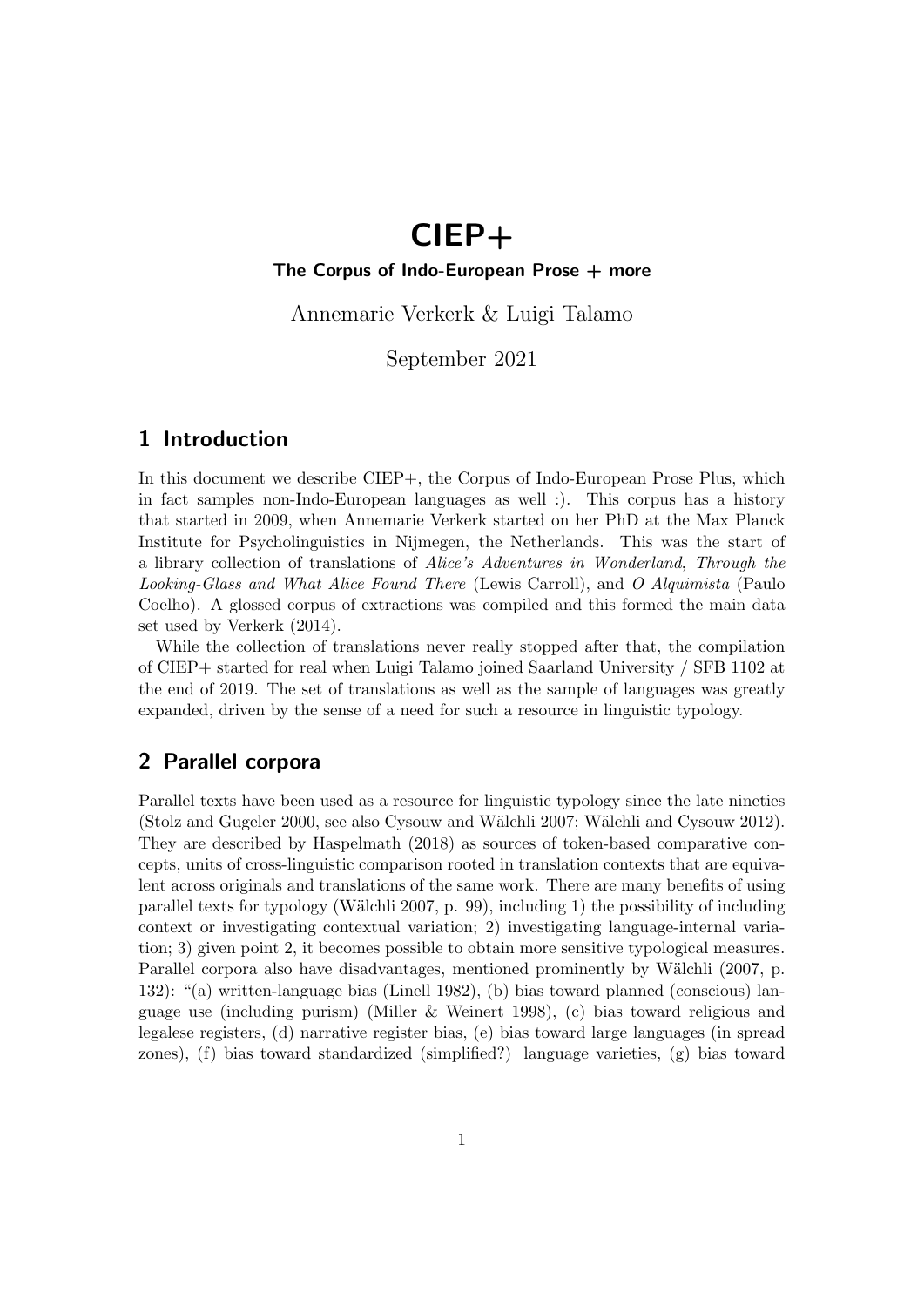non-native use of languages, (h) bias toward translated language (rather than original language use)."

While we are aware of both benefits and disadvantages, with CIEP+ we try to fill a gap in the landscape of parallel corpora for typology. Famous usable parallel corpora in approximate order of appearance include:

- OPUS, the open parallel corpus by Jörg Tiedemann (Tiedemann  $2012$ ).<sup>1</sup> This includes EuroParl, a famous corpus containing the proceedings of the European Parliament in 21 European languages. Most of the many resources available on OPUS concern language pairs or relatively small samples. The exception is JW300, a parallel corpus containing articles from 'The Watchtower Announcing Jehovah's Kingdom' in over 300 languages (on average 100 thousand parallel sentences per language pair);
- InterCorp, a parallel corpus part of the Czech national Corpus, with coverage of 39 languages (Čermák 2012).  $^2$  This is a compilation of different corpora (and different registers), many of which are not attested in all 39 languages. As is common, there is an emphasis on European languages;
- ParaSol, A Parallel Corpus of Slavic and other languages by Ruprecht von Waldenfels (Waldenfels  $2011$ ).<sup>3</sup> This is a parallel web-corpus of novels (like CIEP+), but with more literary works covered in a smaller language sample.
- Parallel Bible Corpus, a collection of Bible translations in over 1450 languages (Mayer and Cysouw 2014).<sup>4</sup> The Bible is the most widely translated text of humankind; and it is naturally parallel given retained verse numbers.
- The UDHR in Unicode project, has the purpose of showcasing Unicode in as many language of the world as possible, through translations of the Universal Declaration of Human Rights (UDHR).<sup>5</sup> Currently has translations in almost 500 languages.
- ParTy, the Parallel Corpus for Typology, contains automatically aligned subtitles of films in different languages from around the world Levshina 2016.<sup>6</sup> This is a unique corpus in that subtitles approximate spoken language far better than any of the resources listed above.

It is also relevant to mention several non-parallel original corpora, as some of these deal with spoken and/or conversational data that are very hard to access through parallel corpora, showing one of their weaknesses:

<sup>1</sup> https://opus.nlpl.eu

 $^{2}$ https://wiki.korpus.cz/doku.php/en:cnk:intercorp:verze9

 ${}^{3}$ https://parasolcorpus.org

 $^4$ https://github.com/cysouw/paralleltext/tree/master/bibles

<sup>5</sup> http://www.unicode.org/udhr/

 $^6$ https://github.com/levshina/ParTy-1.0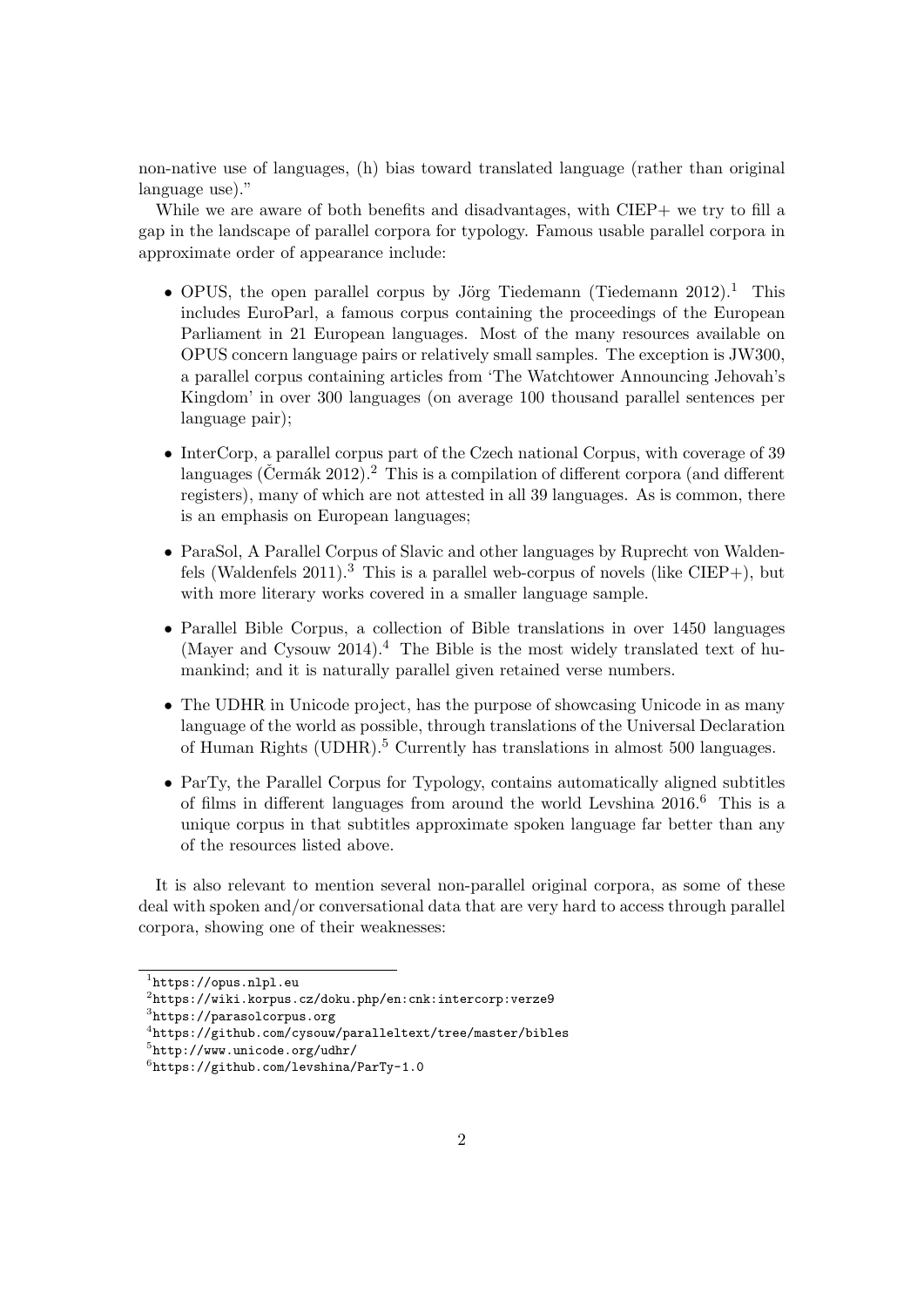- Universal Dependencies treebanks (Marneffe et al. 2021);<sup>7</sup>
- DoReCo, Language Documentation Reference Corpora (first reference Paschen et al. 2020) contains over 50 languages, minimum corpus size is  $10.000$  tokens;<sup>8</sup>
- Multi-CAST, Multilingual Corpus of Annotated Spoken Texts<sup>9</sup> contains 15 languages, minimum corpus size is 1000 clauses (Haig and Schnell 2021);
- The DOBES Archive at The Language Archive, located at the MPI for Psycholinguistics;<sup>10</sup>
- The hzsk Collection, Hamburger Zentrum für Sprachkorpora;<sup>11</sup>
- Leipzig University's Corpora Collection.<sup>12</sup>

Several of these original corpora have are of spoken language use, most of them are characterized by a large disparity regarding the sampling of languages and by the materials that constitute each subcorpus.

## 3 CIEP+ books and languages

With CIEP+, we aim to fill a gap in the set of (parallel) corpora that are currently being used in typology. CIEP+ is a parallel corpus of originals and translations of 18 literay works (listed below) in 32 Indo-European and 10 non-Indo-European languages (see Table 1). We collect originals and translations of the following works:

- L. Carroll. Alice's Adventures in Wonderland. London: Macmillan, 1865;
- L. Carroll. Through the Looking-Glass and What Alice Found There. London: Macmillan, 1871;
- P. Coelho. O Alquimista. Rio de Janeiro: Rocco, 1989;
- P. Coelho. O Zahir. Rio de Janeiro: Rocco, 2005;
- U. Eco. Il nome della rosa Milano: Bompiani, 1980;
- A. Frank, O. Frank, M. Pressler. Het Achterhuis: dagboekbrieven 12 juni 1942 1 augustus 1944. Amsterdam: Uitgeverij Bert Bakker, 1947;
- N. Kazantzakis. *Víos kai Politeía tou Aléxē Zorbá*. Athens: Dēmētriou Dēmētrakou A.E., 1946;

 $^7$ universaldependencies.org

<sup>8</sup> http://doreco.info

 $^{9}$ https://multicast.aspra.uni-bamberg.de

<sup>10</sup>https://archive.mpi.nl/tla/

<sup>11</sup>https://corpora.uni-hamburg.de/hzsk/en/repository-search

<sup>12</sup>https://corpora.uni-leipzig.de/en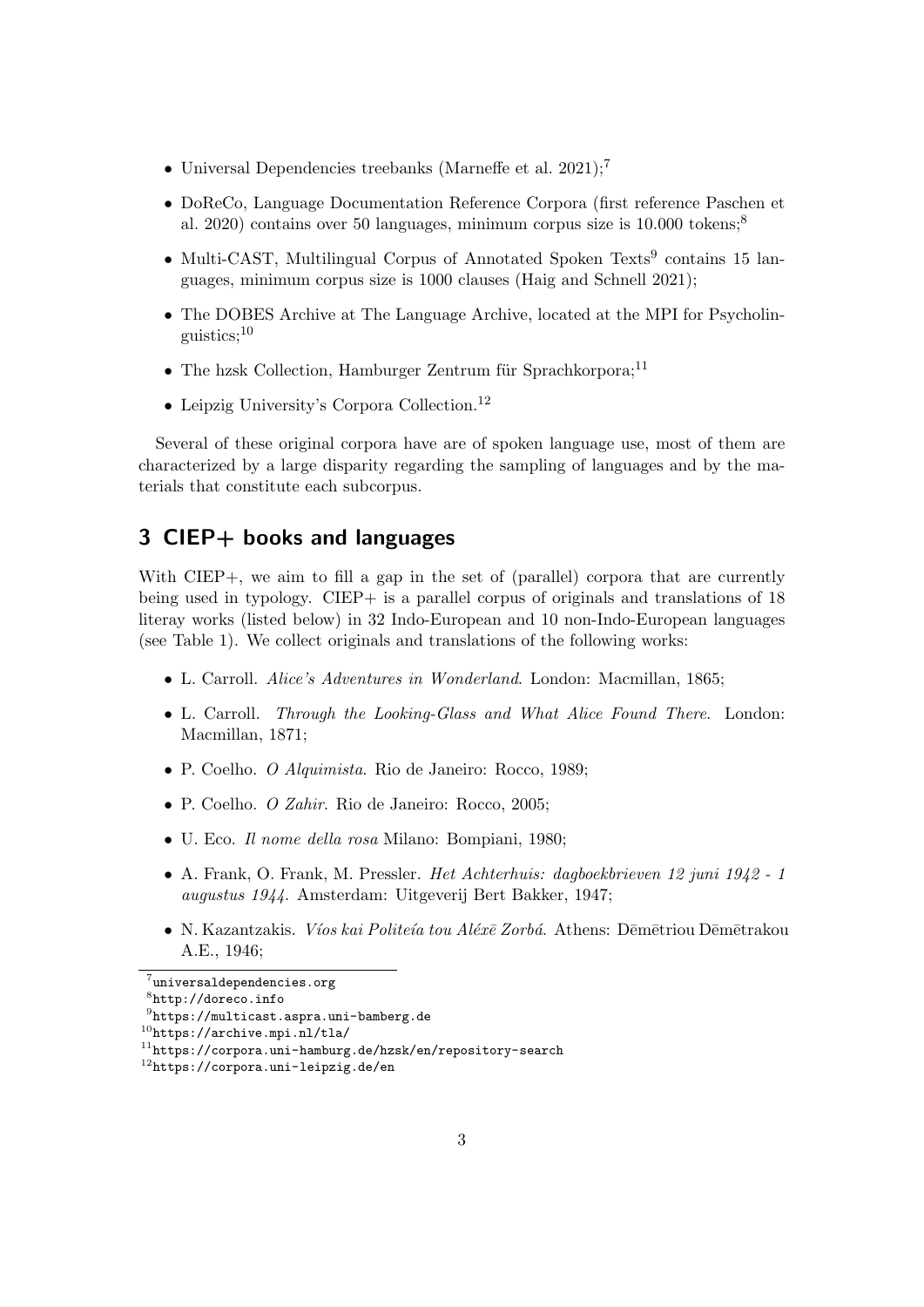- G. García Márquez. *Cien Años de Soledad*. Buenos Aires: Editorial Sudamericana, 1967;
- G. Musso. La jeune fille et la nuit. Paris: Calmann-Lévy, 2018;
- J. K. Rowling. *Harry Potter and the Philosopher's Stone*. London: Bloomsbury Publishing Plc., 1997;
- J. K. Rowling. *Harry Potter and the Chamber of Screts*. London: Bloomsbury Publishing Plc., 1998;
- J. K. Rowling. *Harry Potter and the Prisoner of Azkaban*. London: Bloomsbury Publishing Plc., 1999;
- J. K. Rowling. Harry Potter and the Goblet of Fire. London: Bloomsbury Publishing Plc., 2000;
- J. K. Rowling. Harry Potter and the Order of the Phoenix. London: Bloomsbury Publishing Plc., 2003;
- J. K. Rowling. *Harry Potter and the Half-Blood Prince*. London: Bloomsbury Publishing Plc., 2005;
- J. K. Rowling. Harry Potter and the Deathly Hallows. London: Bloomsbury Publishing Plc., 2007;
- A. de Saint-Exupery. Le Petit Prince. Paris: Gallimard, 1943;
- P. Süskind. Das Parfum: Die Geschichte eines Mörders. Zürich: Diogenes, 1985.

Comparing CIEP+ with other resources that have been used in linguistic typology, it has some distinct benefits but also drawbacks. It is a parallel corpus, which implies that the content of the corpus are translational equivalents; i.e. the same content is contained and maintained across translations. This has a clear benefit for example over the Universal Dependencies treebanks (Marneffe et al. 2021), which are not parallel and often not even contain the same registers, which makes comparison more indirect. Second of all, we deal with the genre of fiction, which is relatively unexplored in corpus-based typology. Third, dealing with translations of highly popular novels ensures high data quality, as these were created and sold to make a profit. Fourth, the corpus contains both highly literary language in classics such as *Cien Años de Soledad* and Das Parfum as well as books with extensive dialog (Harry Potter, Alice in Wonderland) that allows both the investigation of language-internal variation and spoken-language-like qualities.

Of course, using CIEP+ for typological research also has drawbacks. The bulk of the corpus are translations, and might be effected by translationese, i.e. influences on the target text from the source text mediated by the translation process. The effects of using parallel corpora for typology are underexplored (but see Cappelle 2012). Another issue is the biased language sample; only relatively 'big' languages are included as only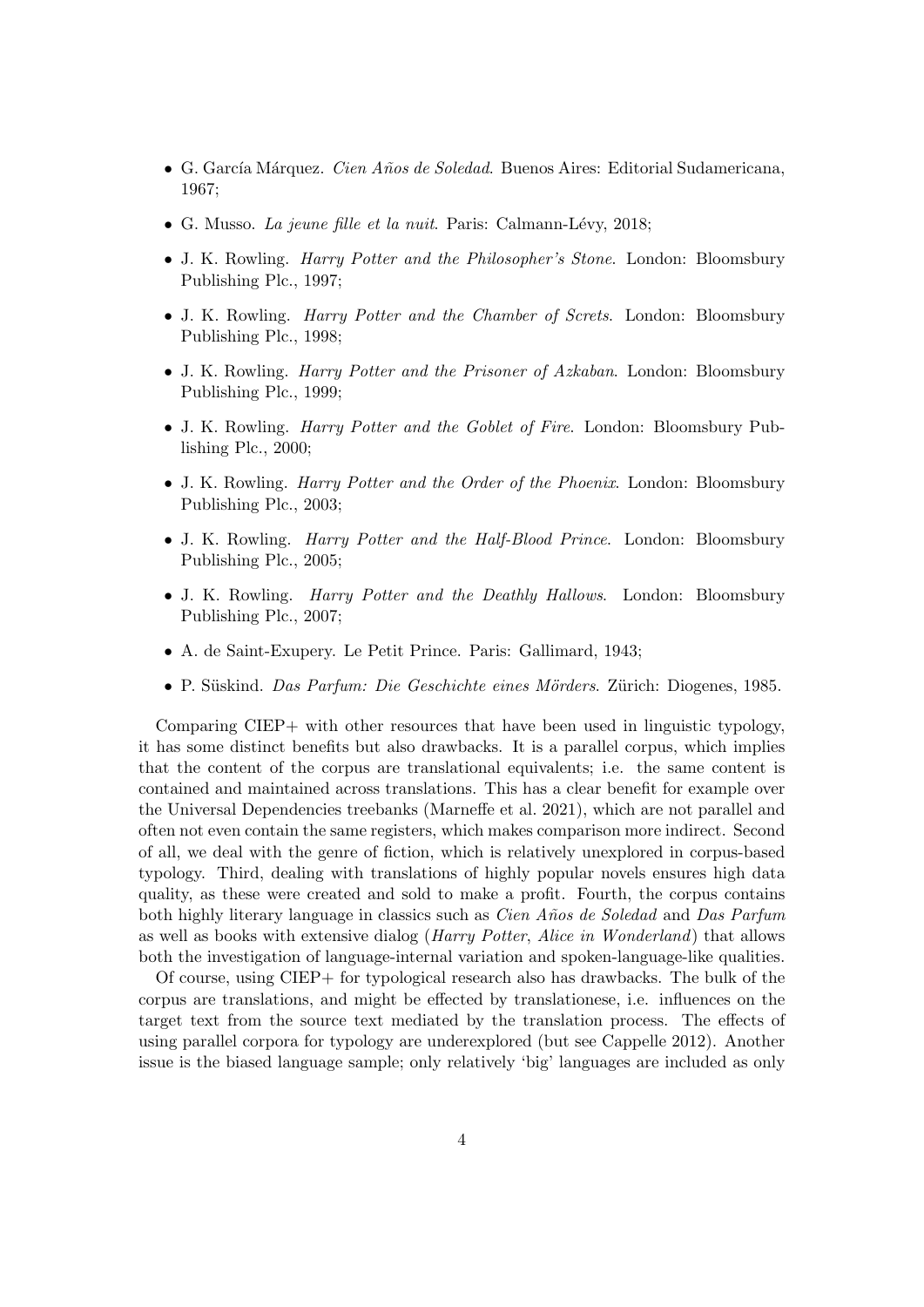these have translations of popular literary works. This means we will not be able to sample many (i.e. over a couple of hundred) languages, and CIEP+ has a genealogical and geographical bias on languages of Europe. We are exploring the options regarding alternative versions of CIEP, in which we only include (originals and) translations of the most widely translated books, Le Petit Prince, Alice's Adventures in Wonderland, and perhaps Harry Potter and the Philosopher's Stone.

| Language         | IE?                      | (sub)family  | books           | w. order                | SO ent.                  | status          | <b>UD</b> parser |
|------------------|--------------------------|--------------|-----------------|-------------------------|--------------------------|-----------------|------------------|
| Albanian         | IE                       | Albanian     | $\overline{17}$ | $\overline{\text{SVO}}$ |                          | Spring 2022     | less than 1K     |
| Armenian         | IE                       | Armenian     | 14              | DC                      | $\overline{a}$           | Summer 2022     | 52K              |
| Bulgarian        | IE                       | Balto-Slavic | 18              | DC                      | 0.36                     | almost finished | 156K             |
| Croatian-Serbian | IE                       | Balto-Slavic | 18              | <b>SVO</b>              | 0.47                     | completed       | 199K             |
| Latvian          | IE                       | Balto-Slavic | 17              | <b>SVO</b>              | 0.68                     | almost finished | $252\mathrm{K}$  |
| Lithuanian       | IE                       | Balto-Slavic | 18              | <b>SVO</b>              | 0.94                     | almost finished | 75K              |
| Polish           | IE                       | Balto-Slavic | 18              | <b>SVO</b>              | 0.70                     | completed       | 499K             |
| Russian          | IE                       | Balto-Slavic | 18              | <b>SVO</b>              | 0.58                     | completed       | 1,422K           |
| <b>Breton</b>    | IE                       | Celtic       | $\overline{4}$  | <b>SVO</b>              | $\overline{a}$           | almost finished | 10K              |
| Irish            | IE                       | Celtic       | 5               | <b>VSO</b>              | $\overline{0}$           | almost finished | 818K             |
| Welsh            | IE                       | Celtic       | 5               | <b>VSO</b>              | $\overline{a}$           | completed       | 36K              |
| Danish           | IE                       | Germanic     | 18              | <b>SVO</b>              | 0.21                     | completed       | 100K             |
| Dutch            | IE                       | Germanic     | 18              | mixed                   | 0.31                     | completed       | $306\mathrm{K}$  |
| English          | IE                       | Germanic     | 18              | <b>SVO</b>              | 0.07                     | completed       | 1,880K           |
| German           | IE                       | Germanic     | 18              | mixed                   | 0.23                     | completed       | 3.753K           |
| Swedish          | IE                       | Germanic     | 17              | <b>SVO</b>              | 0.14                     | almost finished | 206K             |
| Modern Greek     | IE                       | Hellenic     | 18              | DC                      | 0.36                     | completed       | 63K              |
| Bengali          | IE                       | Indo-Aryan   | 12?             | SOV                     | $\overline{a}$           | Spring 2022     | upcoming         |
| Gujarati         | IE                       | Indo-Aryan   | 5?              | SOV                     | $\overline{a}$           | Spring 2022     | $\rm{no}$        |
| Hindi            | IE                       | Indo-Arvan   | 15?             | DC                      | 0.32                     | Spring 2022     | 375K             |
| Marathi          | IE                       | Indo-Aryan   | 11?             | SOV                     | $\overline{0}$           | Spring 2022     | 3K               |
| Nepali           | IE                       | Indo-Aryan   | 6?              | $DC$                    | $\overline{a}$           |                 | upcoming         |
| Punjabi          | IE                       | Indo-Aryan   | 3?              | SOV                     | $\overline{a}$           | Spring 2022     | no               |
| Sinhala          | IE                       | Indo-Aryan   | 11?             | SOV                     |                          |                 | upcoming         |
| Urdu             | IE                       | Indo-Aryan   | 8?              | SOV                     | 0.39                     | Spring 2022     | 138K             |
| Persian          | IE                       | Iranian      | 16?             | SOV                     | 0.22                     |                 | 654K             |
| French           | IE                       | Romance      | 18              | <b>SVO</b>              | 0.03                     | completed       | 1,156K           |
| Italian          | IE                       | Romance      | 18              | <b>SVO</b>              | 0.29                     | completed       | 818K             |
| Latin            | ΙE                       | Romance      | $\,6$           | mixed                   | 0.58                     | almost finished | 977K             |
| Portuguese       | IE                       | Romance      | 17              | <b>SVO</b>              | 0.08                     | completed       | 571K             |
| Romanian         | IE                       | Romance      | 18              | DC                      | 0.18                     | almost finished | 937K             |
| Spanish          | IE                       | Romance      | 18              | <b>SVO</b>              | 0.19                     | completed       | 1,015K           |
| Arabic           | $\overline{\phantom{a}}$ | Afroasiatic  | 18              | <b>VSO</b>              | 0.19                     | completed       | 1,042K           |
| Basque           | $\overline{\phantom{a}}$ | isolate      | 14              | $DC$                    | 0.75                     | Spring 2022     | 121K             |
| Finnish          | $\overline{a}$           | Uralic       | 17              | DC                      | 0.38                     | almost finished | 397K             |
| Georgian         | $\overline{\phantom{a}}$ | Kartvelian   | 14?             | SOV                     | $\overline{\phantom{0}}$ | ?               | upcoming         |
| Hungarian        | $\overline{\phantom{a}}$ | Uralic       | 18              | $DC$                    | 0.77                     | Spring 2022     | $42\mathrm{K}$   |
| Indonesian       | $\overline{a}$           | Austronesian | 16              | <b>SVO</b>              | 0.03                     | almost finished | 168K             |
| Japanese         | $\blacksquare$           | Japonic      | 17              | TP                      | 0.23                     | ?               | 1,680K           |
| Mandarin Chinese | $\overline{\phantom{a}}$ | Sino-Tibetan | 18              | $_{\rm TP}$             | $\overline{0}$           | Spring 2022     | $285\mathrm{K}$  |
| Tamil            | $\overline{\phantom{0}}$ | Dravidian    | 8?              | SOV                     | 0.97                     | Spring 2022     | $12\mathrm{K}$   |
| Turkish          | $\overline{\phantom{a}}$ | Turkic       | 18              | DC                      | 0.44                     | Spring 2022     | 591K             |

Table 1: CIEP language sample with details on genealogy, size of the subcorpus, word order, subject-object entropy, acquisition status and availability of Universal Dependencies parsers. Information on word order is taken from Dryer (2013) and Kiss (1995); DC stands for discourse-configurational; TP stands for topic-prominent. The entropy of subject-object order is taken from Levshina (2019). Information on Universal Dependencies parsers taken from universaldependencies.org.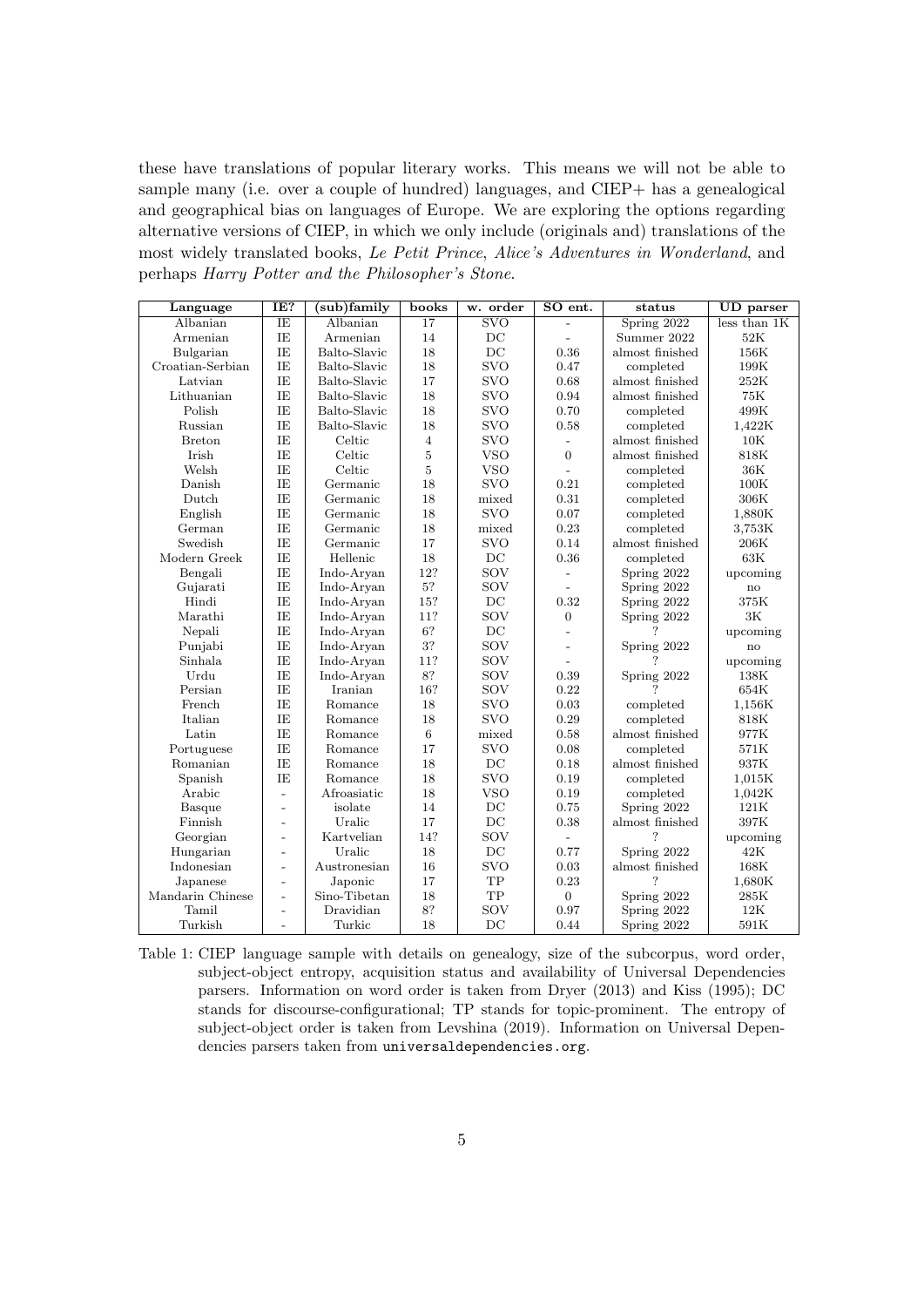The third issue is copy-right; CIEP+ contains almost exclusively copy-right protected materials. Under German copy-right law, we are allowed to own digital copies of these works and use them for research, but we are not allowed to share them with others. This makes dissemination of our results more difficult, but far from impossible. One of the things we are planning to do is publish mini-CIEP+, an annotated subset of corpusmaterial, under appropriate derived conditions. Overall, we believe creating CIEP is a valuable enterprise, and compiling and annotating it can be considered as creating a resource that is relevant and necessary in order to conduct research.

## 4 Acknowledgements

Thanks to the people who made CIEP+ possible in one way or another: Waleed Ahmed, Tania Avgustinova, Sahar Bahrami-Kh, Rutuja Bane, Gemma Capdevila, Teresa Cottone, Mari Dallakyan, Joanna Dietinger, Michael Dunn, Koel Dutta Chowdhury, Annika Fischer, Milen Gavrailov, Sandra Grinberga, Dmitri Hrapof, Ivan Levin, Yuchen Liao, Janani Karthikeyan, Karin Kastens, Zena Al Khalili, Ida Novindasari, Mark Pagel, Elena Parina, Eva Richter, Maryam Rajestari, Henri Ruizenaar, Algirdas Sabaliauskas, Sukanya Sengupta, Kladjola Spahiu, Meggie Uijen, Jenneke van der Wal, Ruprecht von Waldenfels, and all the people we have forgotten.

And to the funding bodies: DFG (SFB1102), ERC (268744), MPG.

#### References

- Cappelle, Bert (Dec. 2012). "English is less rich in manner-of-motion verbs when translated from French". English. In: Across Languages and Cultures 13.2, pp. 173–195.
- Cermák F. abd Rosen, A.  $(2012)$ . "The case of InterCorp, a multilingual parallel corpus". In: International Journal of Corpus Linguistics 13.3, pp. 411–427.
- Cysouw, Michael and Bernhard Wälchli (2007). "Parallel texts: using translational equivalents in linguistic typology". In: STUF - Sprachtypologie und Universalienforschung 60.2, pp. 95–99.
- Dryer, Matthew S. (2013). "Order of Subject, Object and Verb". In: The World Atlas of Language Structures Online. Ed. by Matthew S. Dryer and Martin Haspelmath. Leipzig: Max Planck Institute for Evolutionary Anthropology.
- "Multi-CAST: Multilingual corpus of annotated spoken texts" (2021). In: ed. by Geoffrey Haig and Stefan Schnell. URL: multicast.aspra.uni-bamberg.de/.
- Haspelmath, Martin (2018). "How Comparative Concepts and Descriptive Linguistic Categories Are Different". In: Aspects of Linguistic Variation. Ed. by Daniël Olmen, Tanja Mortelmans, and Frank Brisard. Berlin: De Gruyter, pp. 83–114.
- Kiss, Katalin É. (1995). "Introduction". In: *Discourse configurational languages*. Ed. by Katalin E. Kiss. Oxford: Oxford University Press, pp. 3–27.
- Levshina, Natalia (2016). "Verbs of letting in Germanic and Romance languages: A quantitative investigation based on a parallel corpus of film subtitles". In: Languages in Contrast 16.1, pp. 84–117.